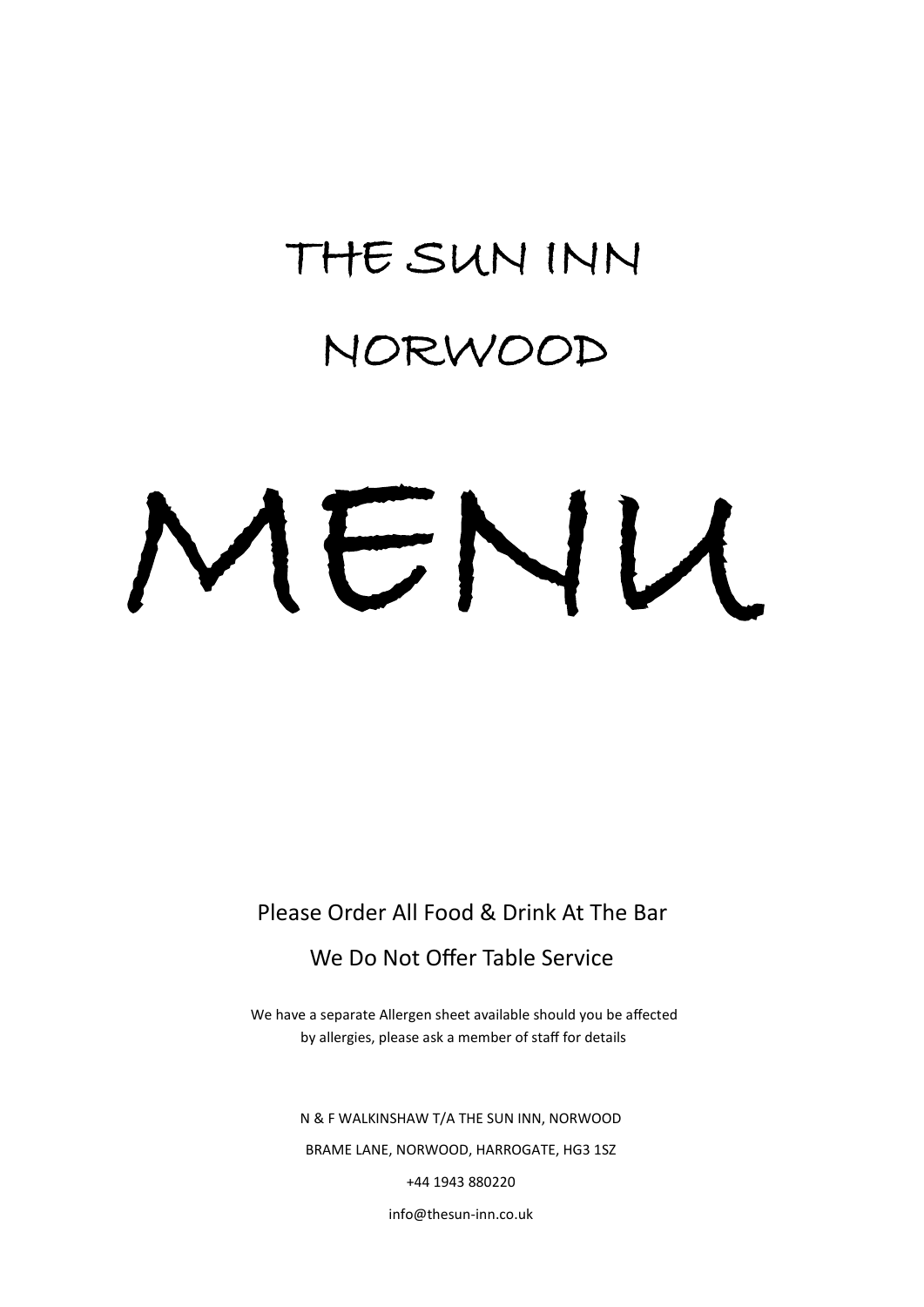#### Starters All £4.45

#### Soup & Roll

#### Breaded Mozzarella Sticks

Mozzarella sticks coated in a garlic flavoured breadcrumb

#### **W** Brie Wedges

French brie wedges

#### **W** Sweet Potato Curry Bites

Brown rice, onions, sweet potato & sultanas, flavoured with curry spices and coated in breadcrumbs

Sweet Potato Falafel Bites

Spicy and exotic Falafels jammed with chunks of sweet potato, chickpeas and fiery Indian spices, served with vegan salsa

#### Duck & Hoisin Spring Rolls

Mini spring rolls filled with shredded duck & onion combined with sweet hoisin sauce



(G\\ead{g}}{P}) Chicken Goujons

Chicken breast fillets, coated in crispy golden gluten free breadcrumbs.

#### Fish Goujons

100% haddock fillet strips in a crisp breadcrumb

All served with a salad garnish & a choice of

Garlic Mayo, Sweet Chilli or BBQ or Salsa dips

#### Basket Meals

A simple basket of chips topped with...

Sausages £4.95

Homemade Beef Chilli £5.95

Southern Fried Chicken Fillets £7.95

Hunters Chicken (Bacon, Cheese & BBQ Sauce) £8.45

Kickass Chicken (Cajun Spice, Beef Chilli, Cheese) £8.95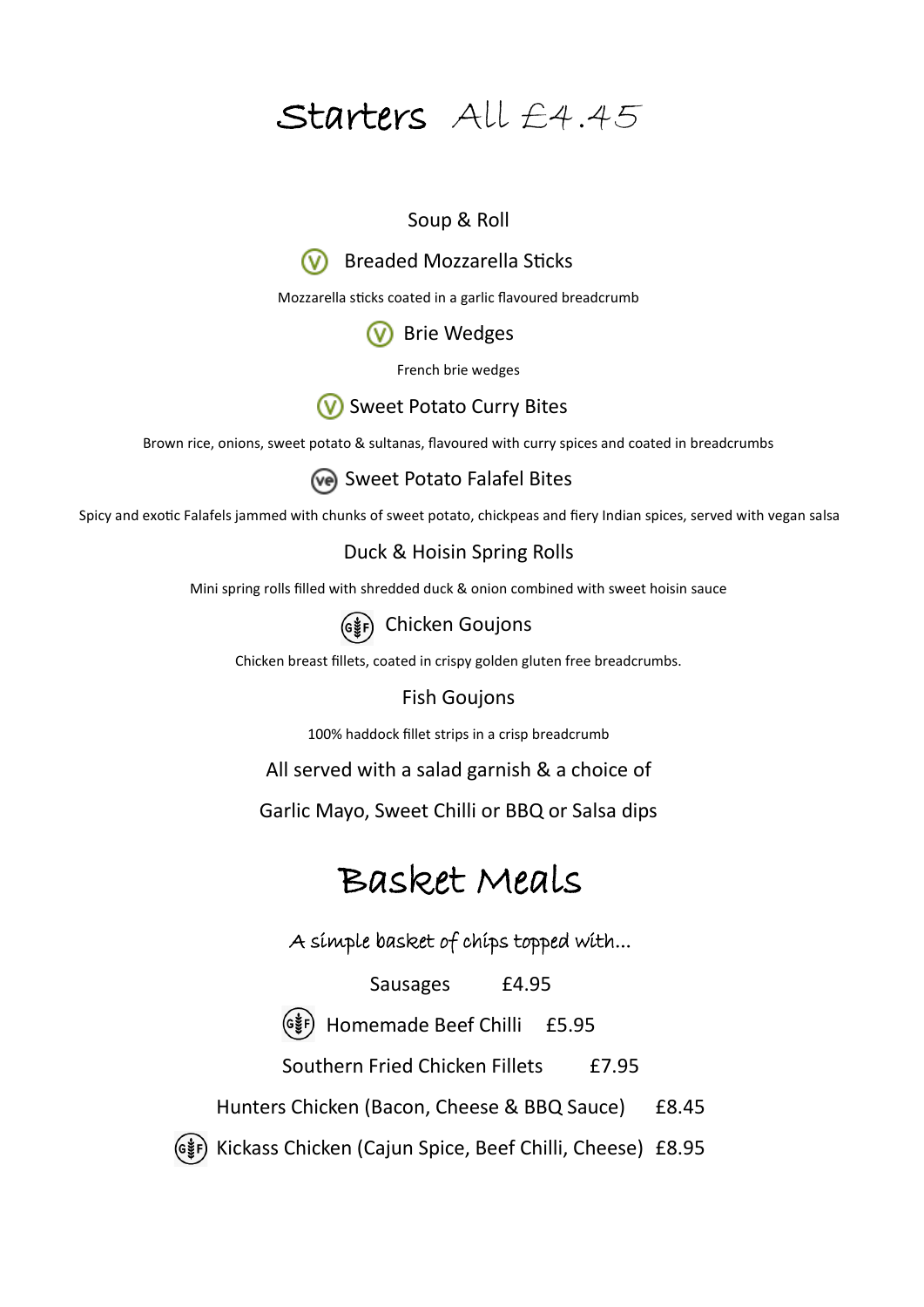## Mains

|       | <b>Homemade Steak Pie</b>                                                              | £10.45 |
|-------|----------------------------------------------------------------------------------------|--------|
|       | Served with vegetables & a choice of chips, jacket or mash & gravy                     |        |
|       | Homemade Lasagne                                                                       | £9.95  |
|       | Served with a choice of chips, jacket or garlic bread & a salad garnish                |        |
| (G햫F) | Homemade Chilli                                                                        | £9.45  |
|       | Served with a choice of chips, basmati rice or both + £1 & a salad garnish             |        |
|       | Cajun Chicken Chicken fillet coated in cajun spice served with chips,                  | £8.95  |
|       | jacket or mash & a salad garnish                                                       |        |
|       | Hunters Chicken Chicken fillet topped with bacon, BBQ sauce & cheese,                  | £9.95  |
|       | served with chips, jacket or mash & a salad garnish                                    |        |
| (G햫F) | Kickass Chicken Chicken fillet coated in cajun spice topped with beef chilli & cheese, | £9.95  |
|       | served with chips, jacket or mash & a salad garnish                                    |        |
|       | Sausage & Mash served with onion gravy                                                 | £7.95  |
|       | Vegetable Sausages & Mash served with vegetarian gravy                                 | £7.95  |
|       | Vegan Lincolnshire Sausages served with chips & mushy peas                             | £7.95  |
|       | Spinach & Ricotta Cannelloni served with chips or jacket & a salad garnish             | £8.45  |
|       | Chickpea, Sweet Potato & Spinach Curry served with basmati rice, chips or both + £1    | £8.45  |
|       | Chicken Tikka Masala served with basmati rice, chips or both + £1                      | £8.45  |
| (ve)  | Three Bean & Sweet Potato Chilli served with basmati rice or chips or both + £1        | £8.45  |
|       | Smoked Haddock & Spring Onion Fishcakes served with salad and chips                    | £9.45  |
|       | Wholetail Whitby Scampi served with chips, garden peas & a salad garnish               | £9.95  |
|       | Haddock & Chips served with mushy peas or garden peas                                  | £10.45 |
|       | Rump Steak served with homemade onion rings, garden peas, chips & salad garnish        | £10.95 |
|       | Gammon Steak served with egg, pineapple or both +£1, peas & chips                      | £10.95 |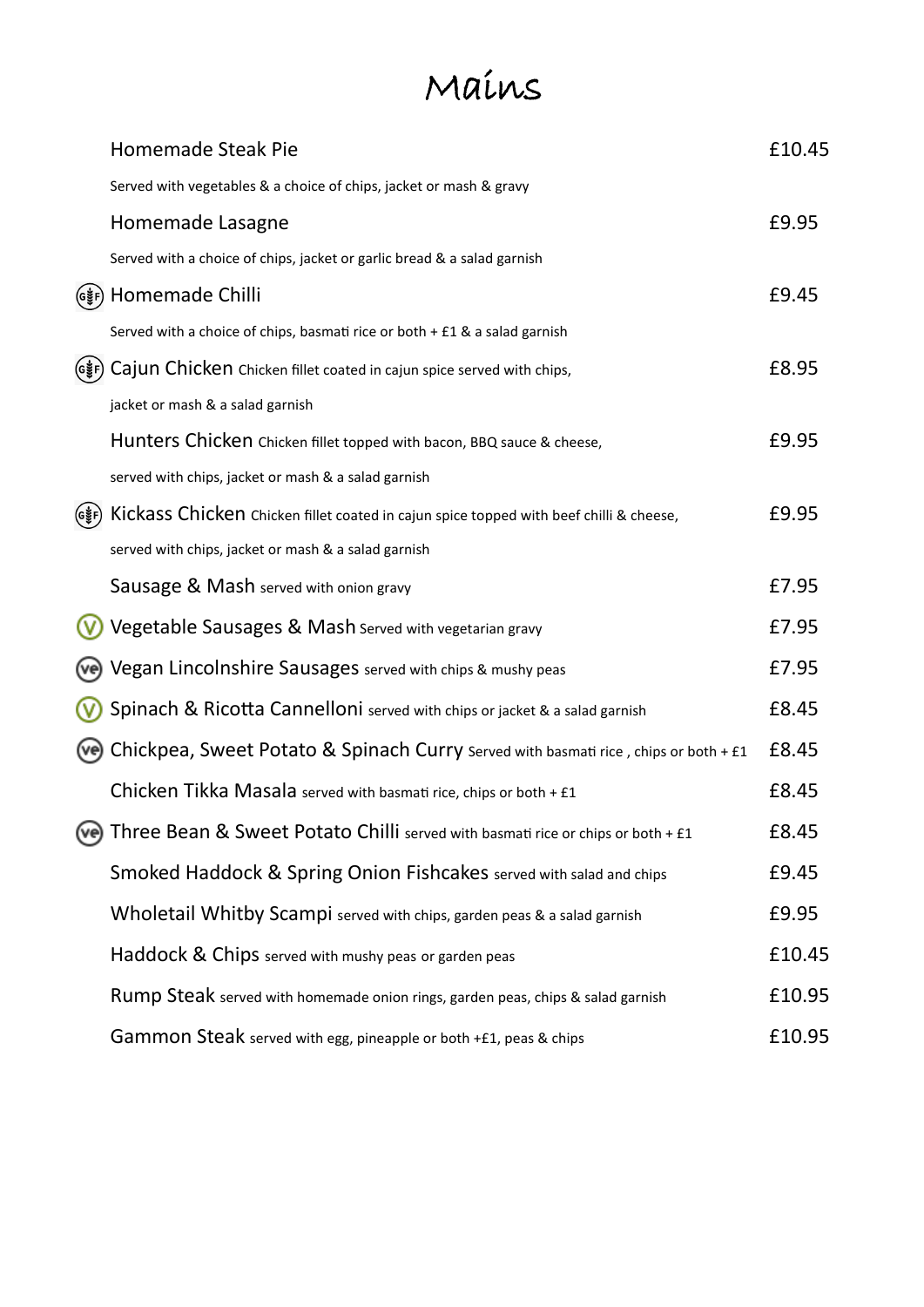## Yorkshire Puddings

Large Yorkshire Pudding filled with…

Gravy £5.25 Sausage & Gravy £6.45 Beef & Gravy £6.95 Pork & Gravy £6.95 Homemade Beef Chilli £7.45 Kickass Chicken (Cajun Spice, Beef Chilli, Cheese) £8.25 Vegetable Sausages & Vegetarian Gravy £6.95 **V** Vegetables & Vegetarian Gravy £6.95

## Lighter Bites

| Smaller Homemade Steak Pie with peas & a choice of chips or mash                                  | £8.45 (Not Available Sundays) |  |
|---------------------------------------------------------------------------------------------------|-------------------------------|--|
| Smaller Homemade Lasagne with chips or garlic bread & salad garnish £7.95 (Not Available Sundays) |                               |  |
| Smaller Gammon with egg, pineapple or both +£1, chips & peas                                      | £8.45 (Not Available Sundays) |  |
| Smaller Haddock & Chips with garden peas                                                          | £8.45 (Not Available Sundays) |  |
| Smaller Portion Scampi & chips with peas & a salad garnish                                        | £7.95                         |  |
| Choose any starter with chips & salad                                                             | £6.95                         |  |

Jackets from £3.95

Served with salad garnish & homemade coleslaw Plain with Butter £3.95 Toppings £1 each

Choose From : Cheese, Bacon, Beans, Chilli, Tuna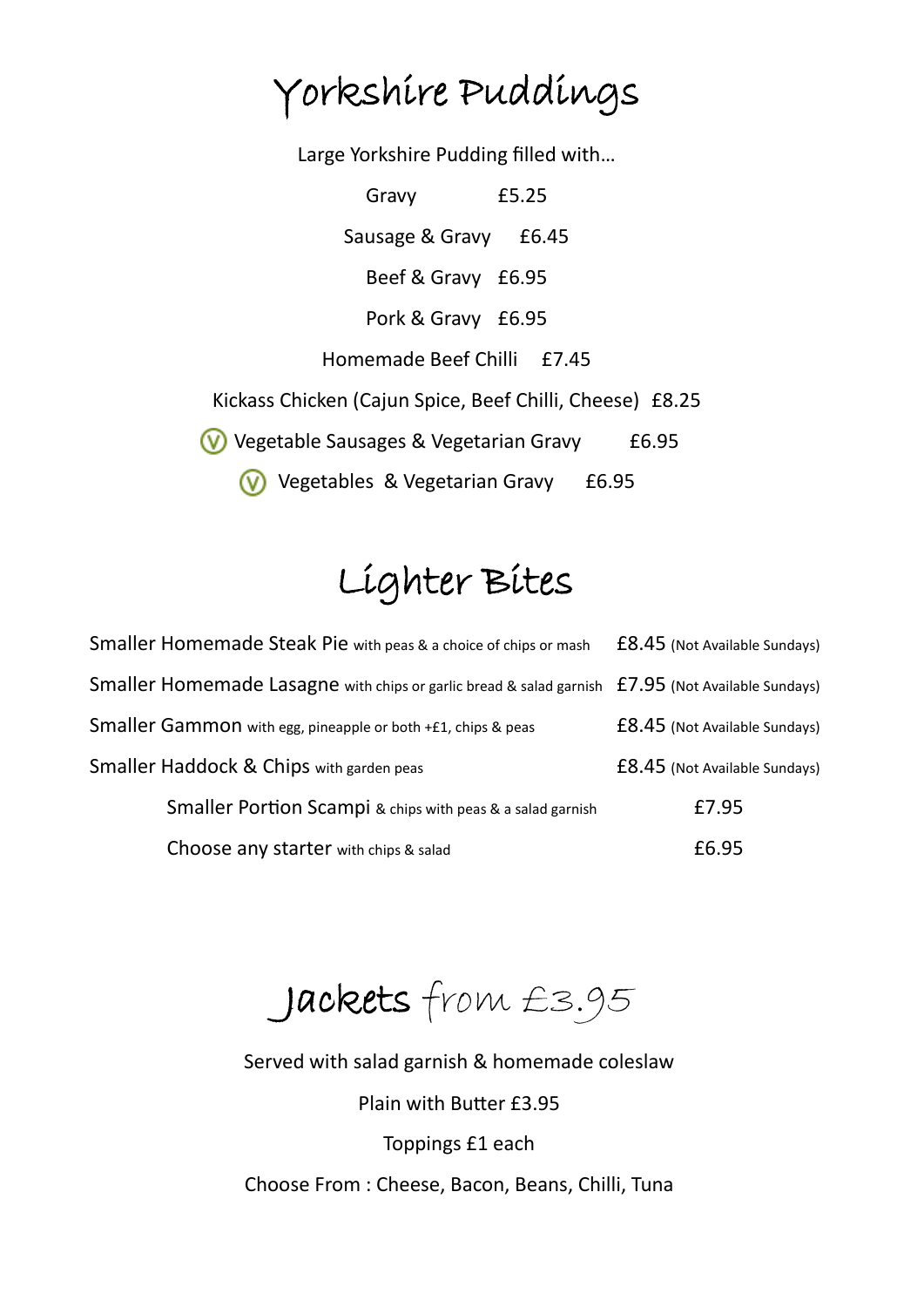All Sandwiches, Wraps, Ciabattas & Burgers are served with salad garnish, dressing and coleslaw unless otherwise stated

Add a handful of chips to any for £1.50

## Sandwiches

 $(V)$  Cheese £3.95

Tuna Mayo £4.95

Bacon £3.95 \* No Salad Etc

Fish Fingers £5.45

Hot Chicken £6.25

(V) Chip Butty £2.95 \* No Salad Etc

Sausage £3.95 \* No Salad Etc

Fish Butty £5.95 (Not Available Sundays)

Hot Pork with Stuffing or Apple Sauce £5.45

Wraps £5.95

Breaded chicken or southern fried chicken in a tortilla wrap with lettuce and a choice of Sweet Chilli, Garlic Mayo, Mayo or BBQ Sauce

## Hot Ciabatta Rolls all  $E6.25$

Steak & Onion

Tuna Mayo & Cheese

**(V)** Cheese & Tomato

Bacon & Cheese

Southern Fried Chicken, Lettuce & Mayo

## Burgers

#### Beef Burger £5.25

Add Cheese, Bacon, Chilli, Pineapple for £1 each or Fried Onions for 25p

Spicy bean burger served on lettuce topped with salsa £5.25

Cauliflower, kale & oak smoked cheddar burger served on lettuce with mayo £5.25

Bad Boy Vegan Burger served on lettuce topped with salsa £5.25